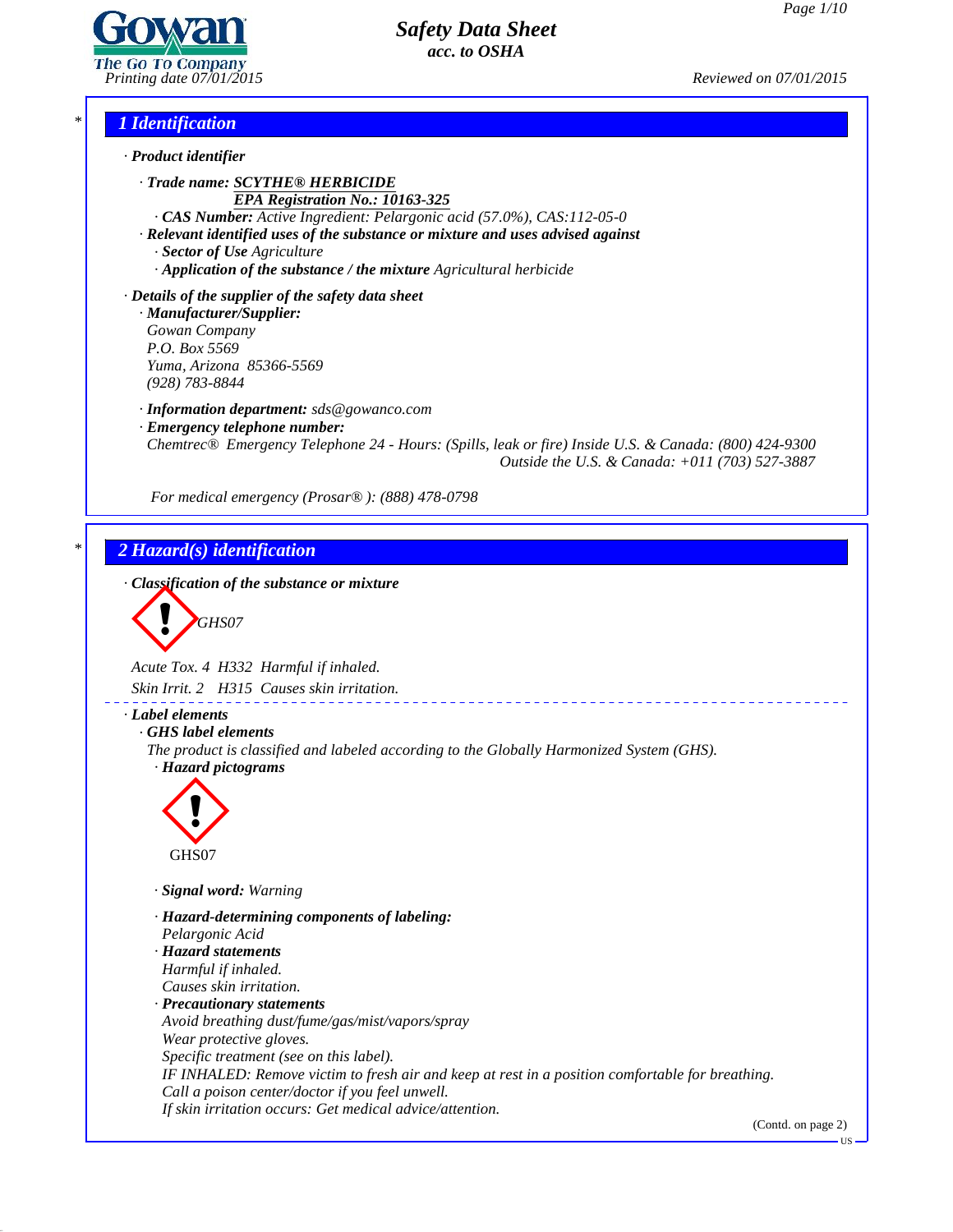*Printing date 07/01/2015 Reviewed on 07/01/2015*



 $(C_{\text{optd}} \circ f_{\text{mean}})$ 

| · Classification system:<br>$\cdot$ NFPA ratings (scale 0 - 4)                                                                                         | (Comu. or page $1$ ) |
|--------------------------------------------------------------------------------------------------------------------------------------------------------|----------------------|
| $Health = 2$<br>$Fire = 1$<br>$Reactivity = 0$                                                                                                         |                      |
| <b>HAZARD INDEX:</b><br>4 Severe Hazard<br>3 Serious Hazard<br>2 Moderate<br>1 Slight Hazard<br>0 Minimal Hazard<br>$\cdot$ HMIS-ratings (scale 0 - 4) |                      |
| <b>HEALTH</b><br>$\boxed{2}$<br>$Health = 2$<br>$Fire = 1$<br><b>FIRE</b><br>$\vert$ 1<br>$Reactivity = 0$<br>REACTIVITY <sup>0</sup>                  |                      |
| <b>HAZARD INDEX:</b><br>4 Severe Hazard                                                                                                                |                      |
| 3 Serious Hazard                                                                                                                                       |                      |
| 2 Moderate                                                                                                                                             |                      |
| 1 Slight Hazard                                                                                                                                        |                      |
| 0 Minimal Hazard                                                                                                                                       |                      |
| $\cdot$ Other hazards                                                                                                                                  |                      |
| · Results of PBT and vPvB assessment                                                                                                                   |                      |
| · PBT: Not applicable in US.                                                                                                                           |                      |
| $\cdot$ vPvB: Not applicable in US.                                                                                                                    |                      |

### *\* 3 Composition/information on ingredients*

*· Chemical characterization: Mixtures*

*· Description: Mixture of the substances listed below with nonhazardous additions.*

| $\cdot$ Dangerous components: |                                                                      |                  |
|-------------------------------|----------------------------------------------------------------------|------------------|
|                               | 112-05-0 Pelargonic Acid                                             | 57.0%            |
|                               | $\otimes$ Skin Corr. 1B, H314                                        |                  |
|                               | 64742-65-0 Distillates (petroleum), solvent-dewaxed heavy paraffinic | $< 29.7\%$       |
|                               | $\sqrt{\&}$ Carc. 1B, H350                                           |                  |
|                               | 64741-88-4 Distillates (petroleum), solvent-refined heavy paraffinic | $\langle 10.5\%$ |
|                               | $\sqrt{\sigma}$ Carc. 1B, H350                                       |                  |

## *\* 4 First-aid measures*

### *· Description of first aid measures*

*· General information:*

Have the product container or label with you when calling a poison control center or doctor, or going for *treatment.*

*You may also contact 1-888-478-0798 for emergency medical treatment information.*

### *· After inhalation:*

41.0

*• Move person to fresh air.*

• If person is not breathing, call 911 or an ambulance, then give artificial respiration, preferably mouth-to-

(Contd. on page 3) $\overline{\text{US}}$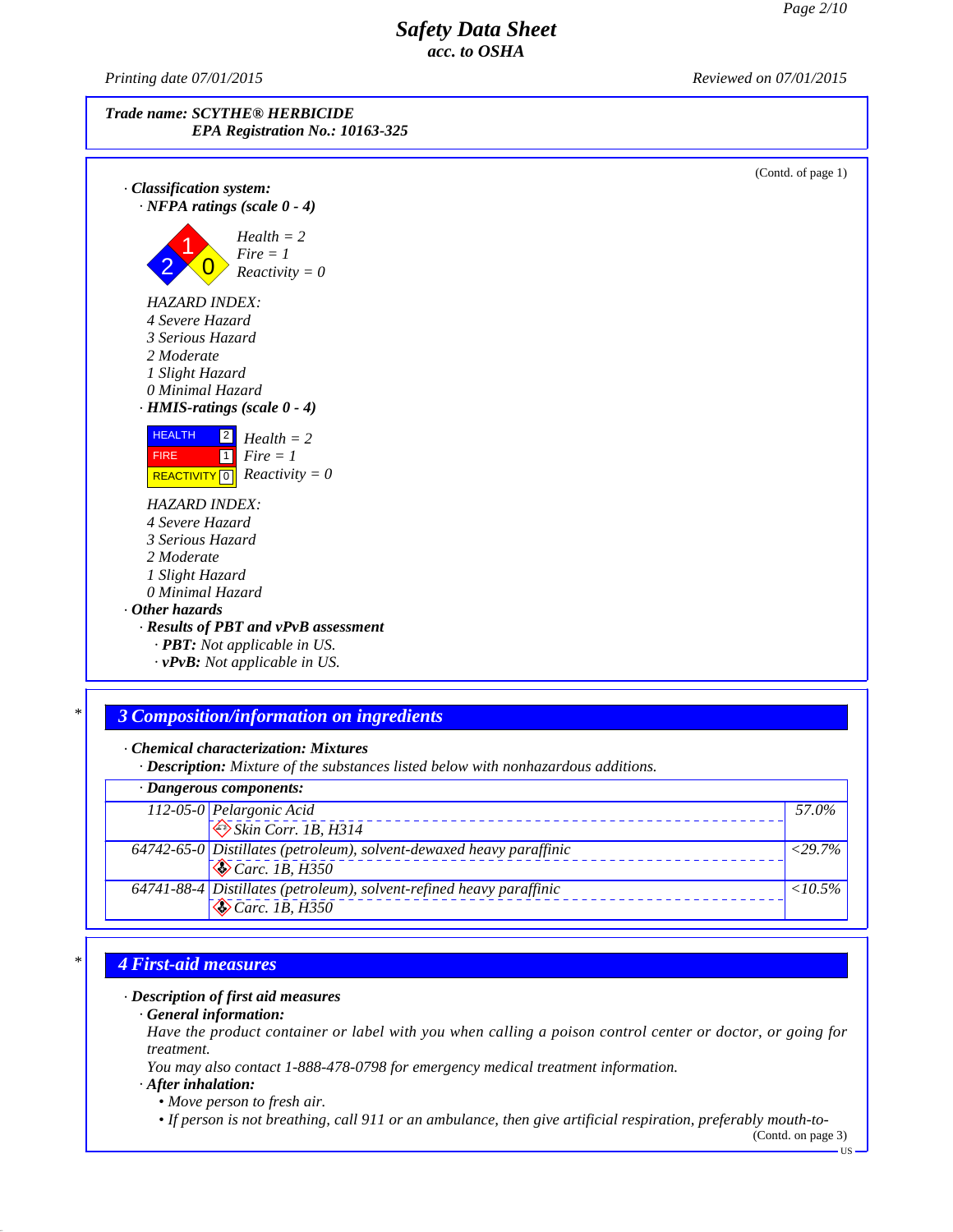*Printing date 07/01/2015 Reviewed on 07/01/2015*

41.0

### *Trade name: SCYTHE® HERBICIDE EPA Registration No.: 10163-325*

|                                                                 | (Contd. of page 2)                                                                                               |
|-----------------------------------------------------------------|------------------------------------------------------------------------------------------------------------------|
| mouth if possible.                                              |                                                                                                                  |
|                                                                 | • Call poison control center or doctor for further treatment advice.                                             |
| · After skin contact:                                           |                                                                                                                  |
| • Take off contaminated clothing.                               | • Rinse skin immediately with plenty of water for 15-20 minutes.                                                 |
|                                                                 | • Call a poison control center or doctor for treatment advice.                                                   |
| $\cdot$ After eye contact:                                      |                                                                                                                  |
|                                                                 | • Hold eye open and rinse slowly and gently with water for 15-20 minutes.                                        |
|                                                                 | • Remove contact lenses, if present, after first 5 minutes, then continue rinsing eyes.                          |
|                                                                 | • Call a poison control center or doctor for treatment advice.                                                   |
| · After swallowing:                                             |                                                                                                                  |
|                                                                 | • Call a poison control center or doctor immediately for treatment advice.                                       |
|                                                                 | • Do not induce vomiting unless told to do so by the poison control center or doctor.                            |
| • Do not give anything by mouth to an unconscious person.       |                                                                                                                  |
| · Information for doctor:                                       |                                                                                                                  |
|                                                                 | · Most important symptoms and effects, both acute and delayed Unknown                                            |
|                                                                 | · Indication of any immediate medical attention and special treatment needed                                     |
|                                                                 | Contains petroleum distillates. Vomiting may cause aspiration pneumonia.                                         |
|                                                                 |                                                                                                                  |
| <b>5 Fire-fighting measures</b>                                 |                                                                                                                  |
| · Extinguishing media                                           |                                                                                                                  |
| · Suitable extinguishing agents:                                |                                                                                                                  |
|                                                                 | CO2, extinguishing powder or water spray. Fight larger fires with water spray or alcohol resistant foam.         |
| · Special hazards arising from the substance or mixture         |                                                                                                                  |
| Carbon monoxide (CO)                                            |                                                                                                                  |
| Carbon dioxide (CO2)                                            |                                                                                                                  |
| · Advice for firefighters                                       | · Protective equipment: Wear self-contained respiratory protective device.                                       |
|                                                                 |                                                                                                                  |
| <b>6 Accidental release measures</b>                            |                                                                                                                  |
|                                                                 | · Personal precautions, protective equipment and emergency procedures                                            |
| Wear protective equipment. Keep unprotected persons away.       |                                                                                                                  |
| · Environmental precautions:                                    |                                                                                                                  |
|                                                                 | Do not apply directly to water, areas where surface water is present, or to intertidal areas below the mean high |
|                                                                 | water mark. Do not contaminate water when disposing of equipment washwaters or rinsate.                          |
| · Methods and material for containment and cleaning up:         |                                                                                                                  |
|                                                                 | Absorb with liquid-binding material (sand, diatomite, acid binders, universal binders, sawdust).                 |
| Use neutralizing agent.                                         |                                                                                                                  |
| Dispose contaminated material as waste according to item 13.    |                                                                                                                  |
| Ensure adequate ventilation.                                    |                                                                                                                  |
| · Reference to other sections                                   |                                                                                                                  |
| See Section 7 for information on safe handling.                 |                                                                                                                  |
| See Section 8 for information on personal protection equipment. |                                                                                                                  |
| See Section 13 for disposal information.                        |                                                                                                                  |
|                                                                 | (Contd. on page 4)                                                                                               |
|                                                                 |                                                                                                                  |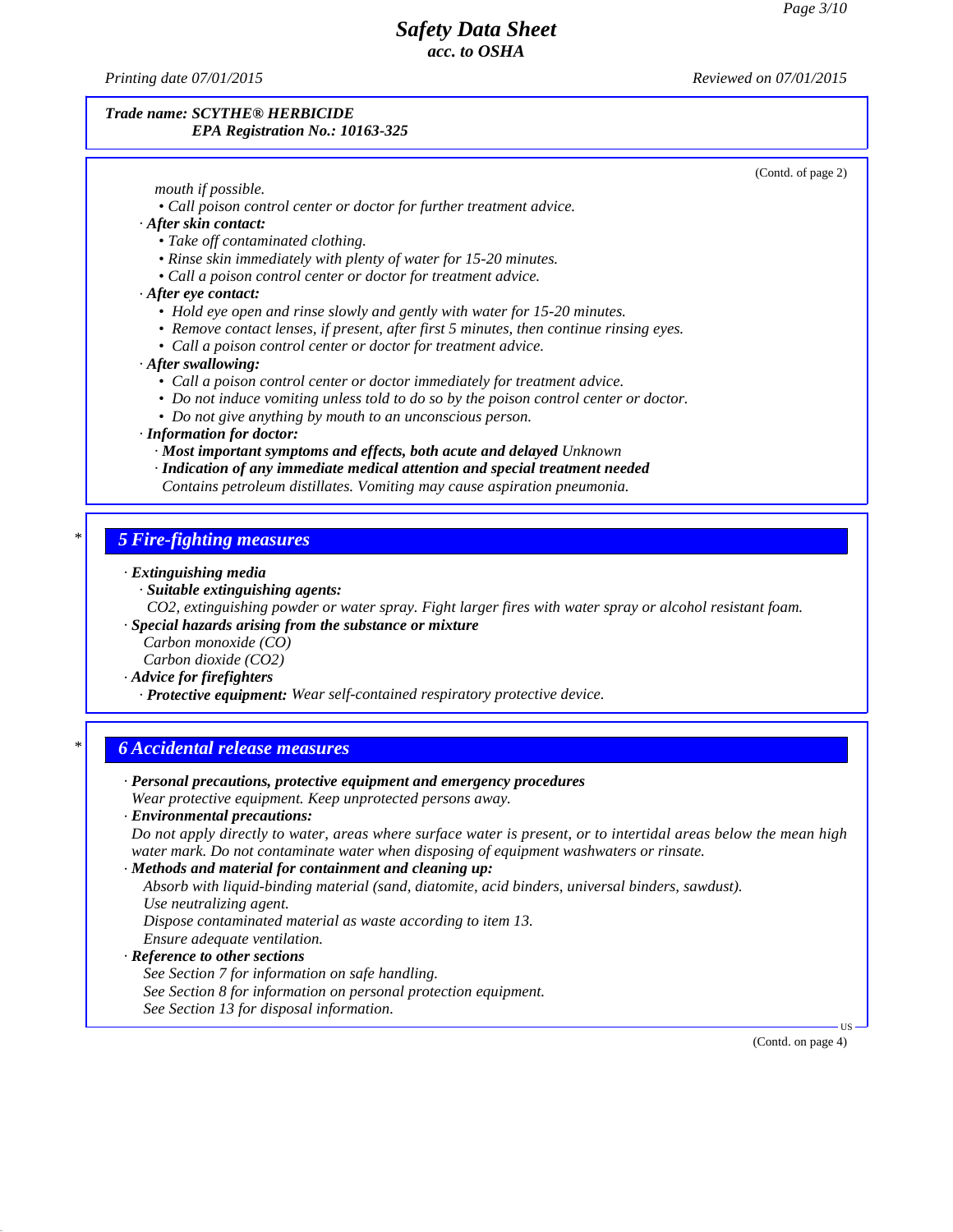*Printing date 07/01/2015 Reviewed on 07/01/2015*

*Trade name: SCYTHE® HERBICIDE EPA Registration No.: 10163-325*

(Contd. of page 3)

### *\* 7 Handling and storage*

#### *· Handling:*

*· Precautions for safe handling*

*Causes substantial but temporary eye injury. Causes skin irritation. Harmful if inhaled. Harmful if absorbed* through the skin. Do not get in eyes, on skin or on clothing. Avoid breathing spray mist. Wash thoroughly with *soap and water after handling. Remove contaminated clothing and wash clothing before reuse.*

*· Information about protection against explosions and fires: Keep ignition sources away - Do not smoke.*

#### *· Conditions for safe storage, including any incompatibilities*

*· Storage:*

*· Requirements to be met by storerooms and receptacles:*

Keep container tightly sealed when not in use. Store only in original container in a dry place inaccessible to *children and pets.*

*· Information about storage in one common storage facility: Store away from foodstuf s.*

*· Further information about storage conditions: Store in dry conditions.*

*· Specific end use(s) No further relevant information available.*

#### *\* 8 Exposure controls/personal protection*

*· Additional information about design of technical systems: No further data; see item 7.*

#### *· Control parameters*

*· Components with limit values that require monitoring at the workplace:*

The product does not contain any relevant quantities of materials with critical values that have to be monitored *at the workplace.*

*· Additional information: The lists that were valid during the creation were used as basis.*

#### *· Exposure controls*

*· Personal protective equipment:*

*· General protective and hygienic measures:*

*Wash hands before eating, drinking, chewing gum, using tobacco or using the toilet.*

*Remove clothing immediately if pesticide gets inside. Then wash thoroughly and put on clean clothing.*

*Remove PPE immediately after handling this product. Wash the outside of gloves before removing. As soon as possible, wash thoroughly and change into clean clothing.*

*· Protection of hands:*



*Protective gloves*

- *· Material of gloves Chemical-resistant gloves.*
- *· Penetration time of glove material*

The exact break through time has to be found out by the manufacturer of the protective gloves and has to *be observed.*

*· Eye protection:*



*· Body protection:*

41.0

*Coveralls worn over short-sleeved shirt and short pants Chemical resistant-gloves such as barrier laminate, nitrile rubber, or neoprene rubber Chemical-resistant footwear plus socks*

(Contd. on page 5)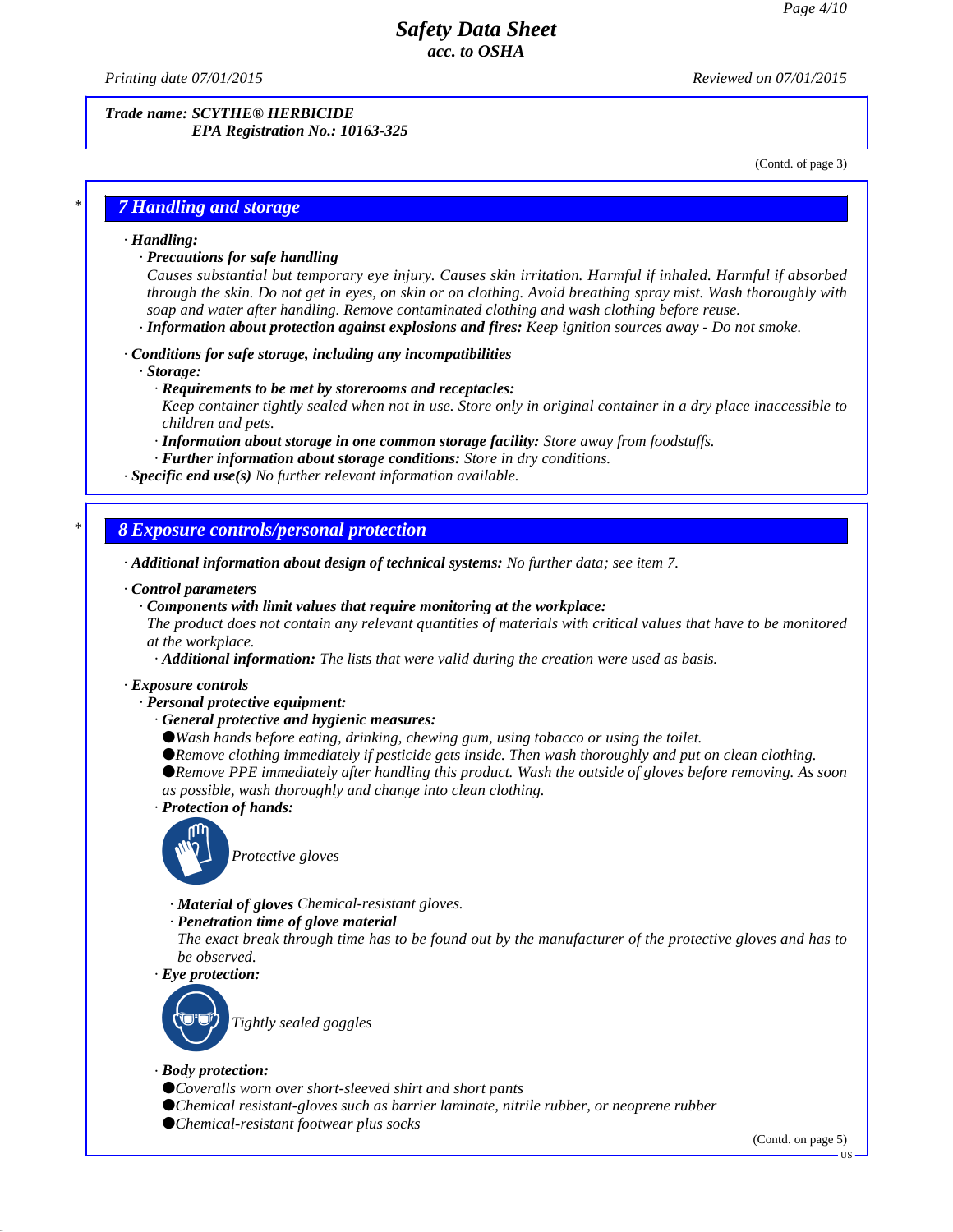*Printing date 07/01/2015 Reviewed on 07/01/2015*

### *Trade name: SCYTHE® HERBICIDE EPA Registration No.: 10163-325*

*Protective eyewear (goggles, face shield or safety glasses)*

(Contd. of page 4)

| · Information on basic physical and chemical properties    |                                               |
|------------------------------------------------------------|-----------------------------------------------|
| <b>General Information</b>                                 |                                               |
| $\cdot$ Appearance:                                        |                                               |
| $\cdot$ Form:                                              | Liquid                                        |
| $\cdot$ Color:<br>$\cdot$ Odor:                            | Colorless to yellow<br>Waxy                   |
| · Odour threshold:                                         | Not determined.                               |
| $\cdot$ pH-value at 20 $\text{°C}$ (68 $\text{°F}$ ):      | 3.8                                           |
| Change in condition                                        |                                               |
| · Melting point/Melting range:                             | Undetermined.                                 |
| · Boiling point/Boiling range:                             | $< 237 °C$ (< 459 °F)                         |
| · Flash point:                                             | > 94 °C (> 201 °F)                            |
| · Flammability (solid, gaseous):                           | Not applicable.                               |
| · Ignition temperature:                                    | 405 °C (761 °F)                               |
| · Decomposition temperature:                               | Not determined.                               |
| · Auto igniting:                                           | Product is not self-igniting.                 |
| · Danger of explosion:                                     | Product does not present an explosion hazard. |
| · Explosion limits:                                        |                                               |
| · Lower:                                                   | 1.2 Vol %                                     |
| $\cdot$ Upper:                                             | Not determined.                               |
| · Vapor pressure:                                          | Not determined.                               |
| $\cdot$ Density:                                           | Not determined.                               |
| · Relative density                                         | Not determined.                               |
| · Vapour density                                           | Not determined.                               |
| · Evaporation rate                                         | Not determined.                               |
| · Solubility in / Miscibility with                         |                                               |
| $Water$ :                                                  | Dispersible.                                  |
| · Partition coefficient (n-octanol/water): Not determined. |                                               |
| · Viscosity:                                               |                                               |
| $\cdot$ Dynamic:                                           | Not determined.                               |
| · Kinematic:                                               | Not determined.                               |

# *\* 10 Stability and reactivity*

*· Reactivity*

41.0

*· Chemical stability Stable under normal conditions*

*· Thermal decomposition / conditions to be avoided: No decomposition if used according to specifications.*

*· Possibility of hazardous reactions No dangerous reactions known.*

(Contd. on page 6)

US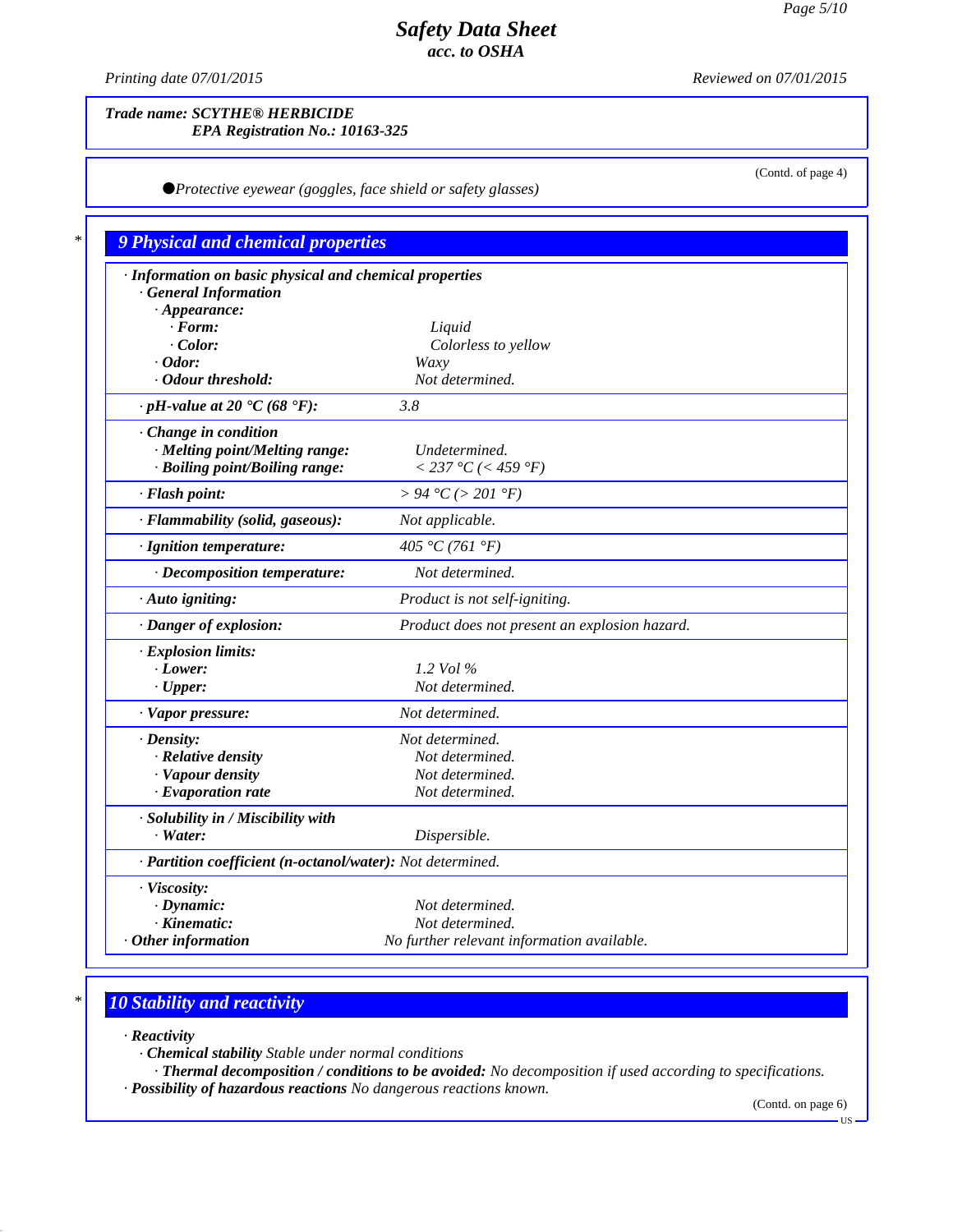(Contd. of page 5)

## *Safety Data Sheet acc. to OSHA*

*Printing date 07/01/2015 Reviewed on 07/01/2015*

*Trade name: SCYTHE® HERBICIDE EPA Registration No.: 10163-325*

*· Conditions to avoid Excessive heat.*

*· Incompatible materials: No further relevant information available.*

*· Hazardous decomposition products: No dangerous decomposition products known.*

### *\* 11 Toxicological information*

*· Information on toxicological effects*

*· Acute toxicity:*

*· LD/LC50 values that are relevant for classification:*

### *Scythe Herbicide*

*Oral LD50 >5000 mg/kg (rat) Dermal LD50 >2000 mg/kg (rabbit) Inhalative LC50/4 h >5.29 mg/l (rat)*

*· Primary irritant effect:*

*· on the skin: Irritating ef ect*

*· on the eye: Substantial but temporary eye injury.*

*· Sensitization: No sensitizing ef ects known.*

### *· Additional toxicological information:*

*The product shows the following dangers according to internally approved calculation methods for preparations:*

*Corrosive*

Swallowing will lead to a strong caustic effect on mouth and throat and to the danger of perforation of *esophagus and stomach.*

*Carcinogenic.*

*· Carcinogenic categories*

*· IARC (International Agency for Research on Cancer)*

*None of the ingredients are listed.*

*· NTP (National Toxicology Program)*

*None of the ingredients are listed.*

*· OSHA-Ca (Occupational Safety & Health Administration)*

*None of the ingredients are listed.*

## *\* 12 Ecological information*

### *· Toxicity*

41.0

Do not apply directly to water, areas where surface water is present, or to intertidal areas below the mean high *water mark. Do not contaminate water when disposing of equipment washwaters or rinsate.*

*· Aquatic toxicity: No further relevant information available.*

- *· Persistence and degradability No further relevant information available.*
- *· Behavior in environmental systems:*
	- *· Bioaccumulative potential No further relevant information available.*
	- *· Mobility in soil No further relevant information available.*
- *· Results of PBT and vPvB assessment*
	- *· PBT: Not applicable.*
	- *· vPvB: Not applicable.*

(Contd. on page 7)

US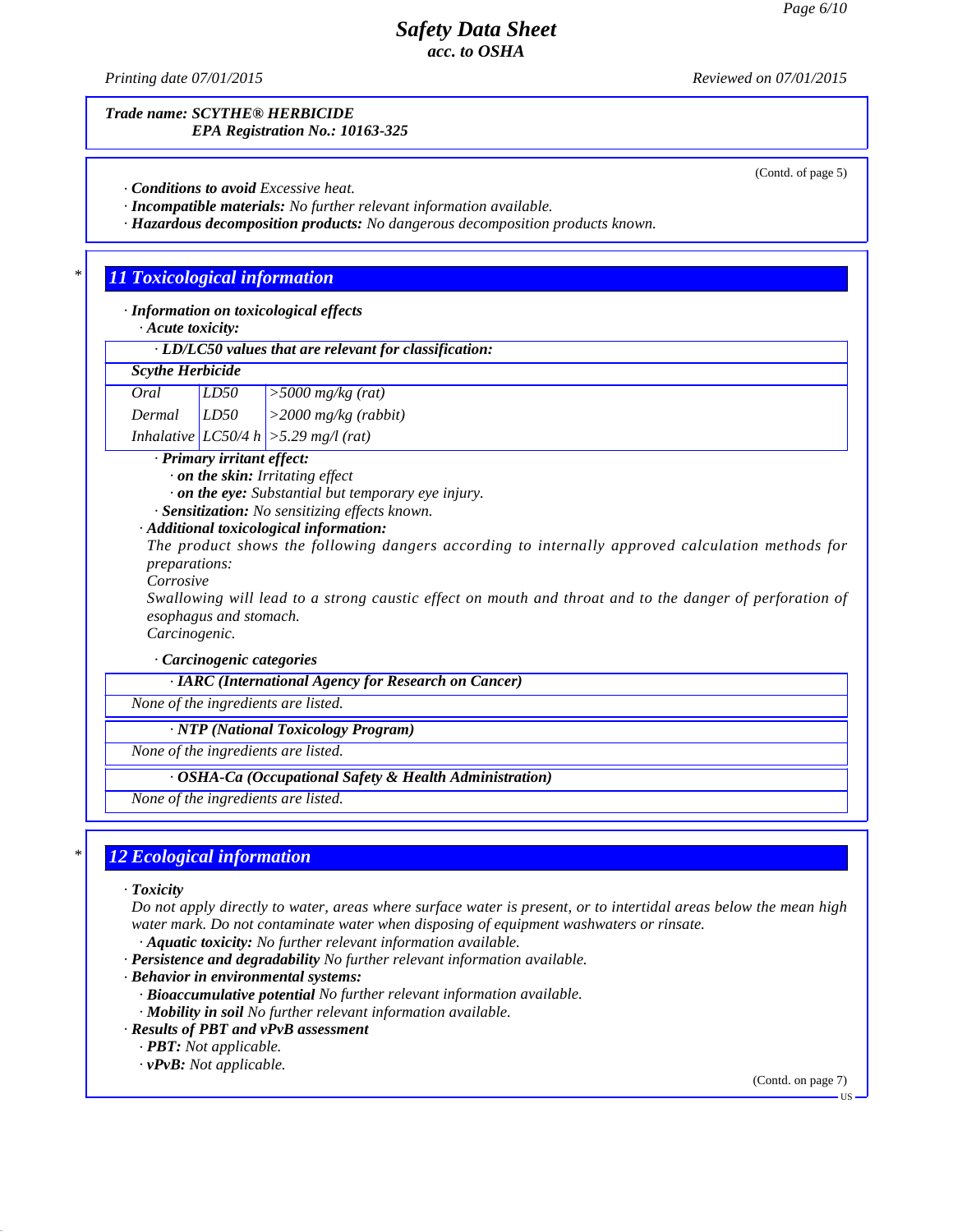*Printing date 07/01/2015 Reviewed on 07/01/2015*

*Trade name: SCYTHE® HERBICIDE EPA Registration No.: 10163-325*

(Contd. of page 6)

*· Other adverse effects No further relevant information available.*

### *\* 13 Disposal considerations*

#### *· Waste treatment methods*

### *· Recommendation:*

Wastes resulting from the use of this product must be disposed of on site or at an approved waste disposal *facility.*

#### *· Uncleaned packagings:*

#### *· Recommendation:*

41.0

*Disposal must be made according to of icial regulations.*

*Nonrefillable container. Do notreuse or refill this container. Of er for recycling if available.*

*Triple rinse or pressure rinse container (or equivalent) promptly after emptying. Triple rinse as follows: Empty* the remaining contents into application equipment or a mix tank and drain for 10 seconds after the flow begins to drip. Fill the container 1/4 full with water and recap. Shake for 10 seconds. Pour rinsate into application equipment or a mix tank or store rinsate for later use or disposal. Drain for 10 seconds after the flow begins to *drip. Repeat this procedure two more times. Pressure rinse as follows: Empty the remaining contents into* application equipment or a mix tank and continue to drain for 10 seconds after the flow begins to drip. Hold container upside down over application equipment or mix tank or collect rinsate for later use or disposal. Insert pressure rinsing nozzle in the side of the container, and rinse at about 40 psi for at least 30 seconds. Drain for *10 seconds after the flow begins to drip.*

*· Recommended cleansing agent: Water, if necessary with cleansing agents.*

| $\cdot$ UN-Number              |                                                  |  |
|--------------------------------|--------------------------------------------------|--|
| $\cdot$ <i>DOT</i>             | Not regulated                                    |  |
| · ADR, IMDG, IATA              | <i>UN1760</i>                                    |  |
| · UN proper shipping name      |                                                  |  |
| $-ADR$                         | 1760 Corrosive liquids, n.o.s. (Pelargonic Acid) |  |
| $·$ <i>IMDG, IATA</i>          | CORROSIVE LIQUID, N.O.S. (Pelargonic Acid)       |  |
| · Transport hazard class(es)   |                                                  |  |
|                                |                                                  |  |
| $\cdot$ Class                  | 8 Corrosive substances                           |  |
| · Label                        | 8                                                |  |
| · Packing group                |                                                  |  |
| ADR, IMDG, IATA                | II                                               |  |
| · Environmental hazards:       |                                                  |  |
| · Marine pollutant:            | N <sub>O</sub>                                   |  |
| · Special precautions for user | Warning: Corrosive substances                    |  |
|                                |                                                  |  |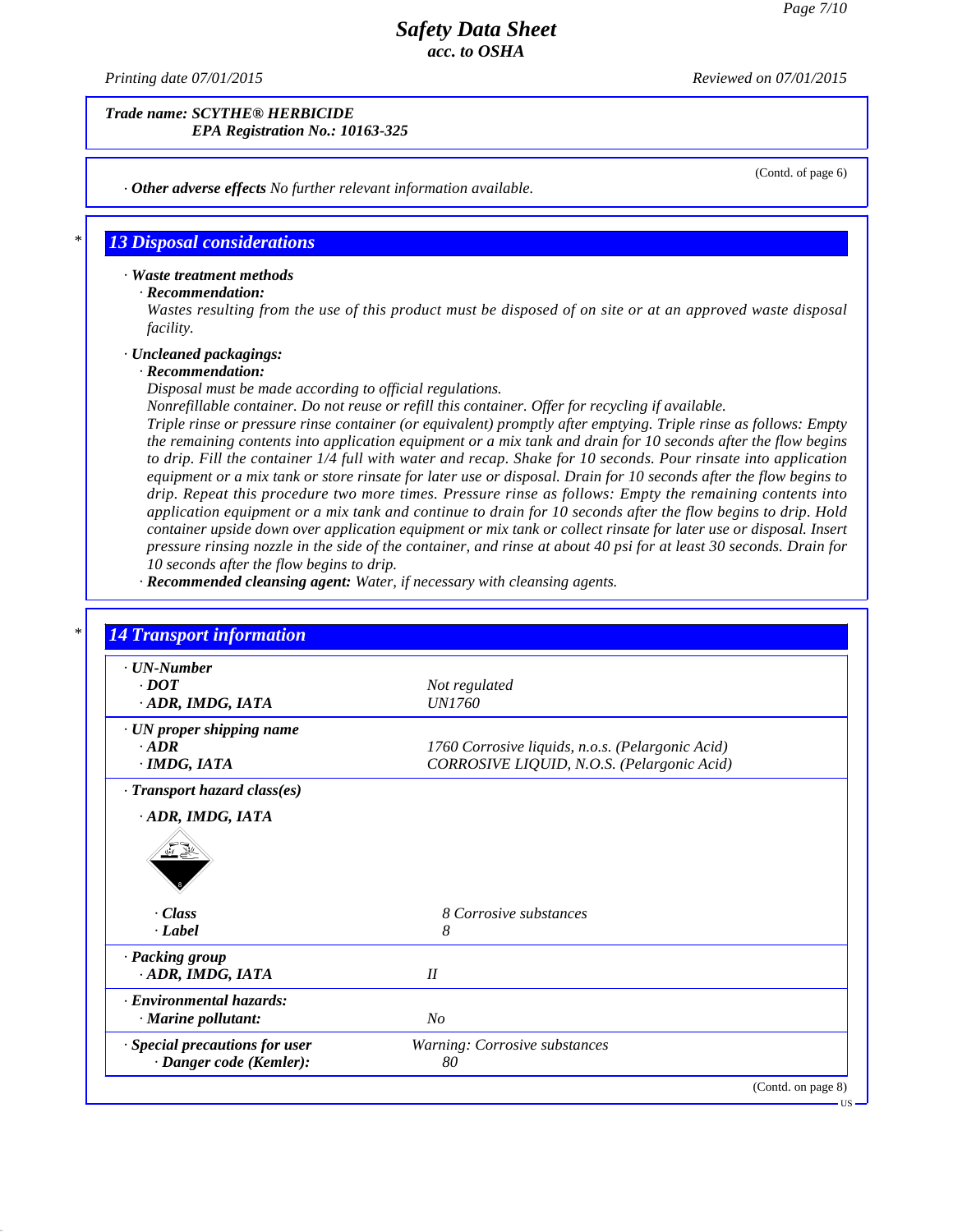*Printing date 07/01/2015 Reviewed on 07/01/2015*

*Trade name: SCYTHE® HERBICIDE EPA Registration No.: 10163-325*

|                                              | (Contd. of page 7)                                         |
|----------------------------------------------|------------------------------------------------------------|
| · EMS Number:                                | $F-A, S-B$                                                 |
| - Transport in bulk according to Annex II of |                                                            |
| <b>MARPOL73/78 and the IBC Code</b>          | Not applicable                                             |
| · Transport/Additional information:          |                                                            |
| $\cdot$ ADR                                  |                                                            |
| $\cdot$ Excepted quantities (EQ)             | Code: E2                                                   |
|                                              | Maximum net quantity per inner packaging: 30 ml            |
|                                              | Maximum net quantity per outer packaging: 500 ml           |
| $\cdot$ IMDG                                 |                                                            |
| $\cdot$ Limited quantities (LQ)              | II.                                                        |
| $\cdot$ Excepted quantities (EQ)             | Code: E2                                                   |
|                                              | Maximum net quantity per inner packaging: 30 ml            |
|                                              | Maximum net quantity per outer packaging: 500 ml           |
| · UN "Model Regulation":                     | US DOT:                                                    |
|                                              | Non Bulk: Not regulated                                    |
|                                              | All Others:                                                |
|                                              | UN1760, Corrosive liquids, n.o.s. (Pelargonic Acid), 8, II |

## *\* 15 Regulatory information*

### *· Safety, health and environmental regulations/legislation specific for the substance or mixture EPA /FIFRA Information:*

This chemical is a pesticide product registered by the Environmental Protection Agency and is subject to certain *labeling requirements under federal pesticide law. These requirements differ from the classification criteria and hazard information required for safety data sheets, and for workplace labels of non-pesticide chemicals.*

### *· SARA Title III*

*· Section 355 (extremely hazardous substances):*

*None of the ingredients are listed.*

*· Section 313 (Specific toxic chemical listings):*

*None of the ingredients are listed.*

*· TSCA (Toxic Substances Control Act):*

*All ingredients are listed.*

*· Proposition 65*

*· Chemicals known to cause cancer:*

*None of the ingredients are listed.*

*· Chemicals known to cause reproductive toxicity for females:*

*None of the ingredients are listed.*

*· Chemicals known to cause reproductive toxicity for males:*

*None of the ingredients are listed.*

*· Chemicals known to cause developmental toxicity:*

*None of the ingredients are listed.*

41.0

(Contd. on page 9)

**HS**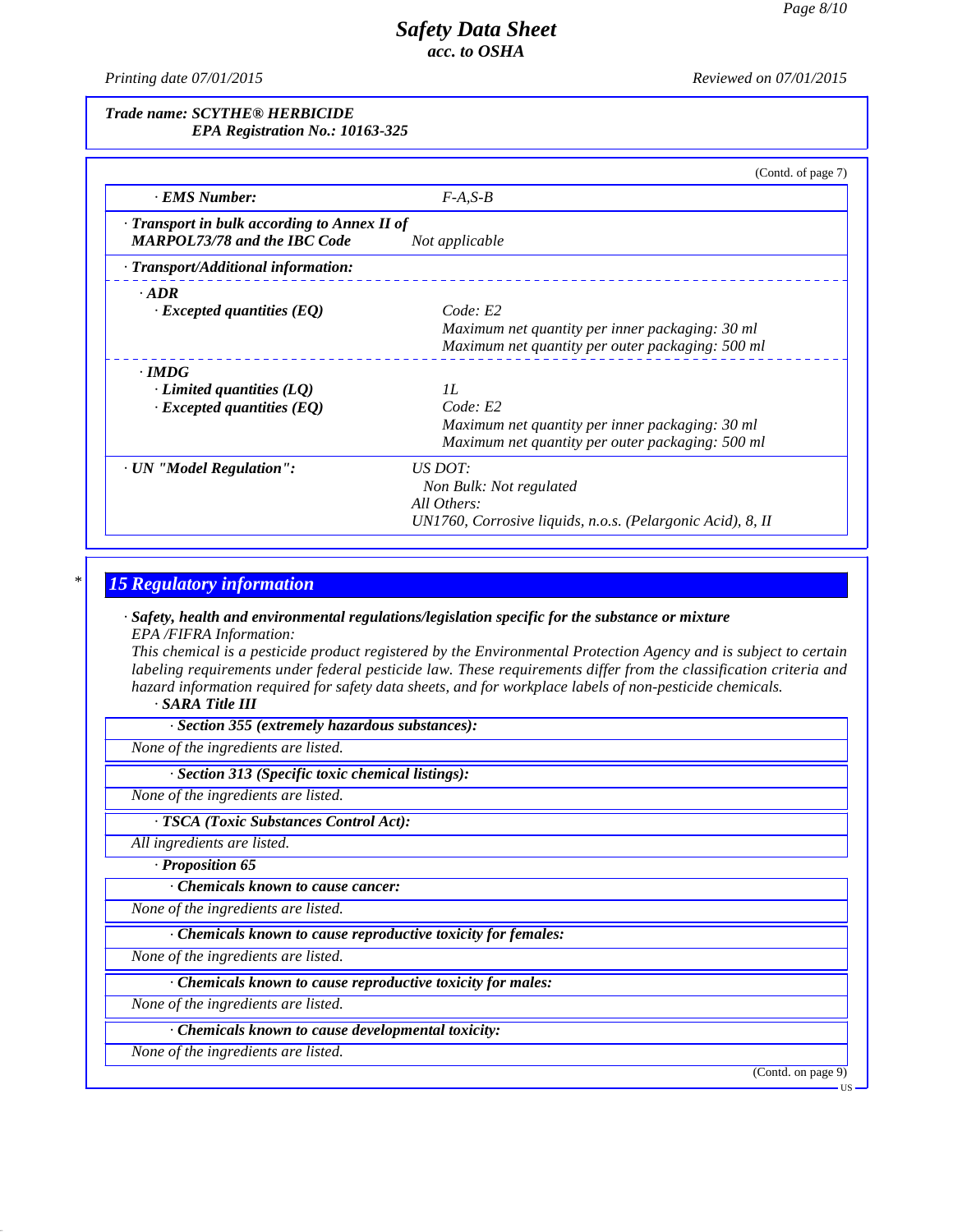*Printing date 07/01/2015 Reviewed on 07/01/2015*

### *Trade name: SCYTHE® HERBICIDE EPA Registration No.: 10163-325*

(Contd. of page 8)

### *· Carcinogenicity categories*

*· EPA (Environmental Protection Agency)*

*None of the ingredients are listed.*

*· TLV (Threshold Limit Value established by ACGIH)*

*None of the ingredients are listed.*

*· NIOSH-Ca (National Institute for Occupational Safety and Health)*

*None of the ingredients are listed.*

#### *· GHS label elements*

*The product is classified and labeled according to the Globally Harmonized System (GHS).*

- *· Hazard pictograms Not applicable*
- *· Signal word:*

*(USA EPA) WARNING*

*· Hazard-determining components of labeling: Pelargonic Acid*

#### *· Hazard statements*

*Causes substantial but temporary eye injury. Causes skin irritation. Harmful if inhaled Harmful if absorbed through skin. Do not get in eyes or on clothing. Avoid breathing spray mist. Wash thoroughly with soap and water after handling. Remove contaminated clothing and wash before reuse. Harmful if inhaled. Causes skin irritation.*

#### *· Precautionary statements*

*Avoid breathing dust/fume/gas/mist/vapors/spray Wear protective gloves. Specific treatment (see on this label). IF INHALED: Remove victim to fresh air and keep at rest in a position comfortable for breathing. Call a poison center/doctor ifyou feel unwell. If skin irritation occurs: Get medical advice/attention.*

#### *· National regulations:*

41.0

#### *· Information about limitation of use:*

*Workers are not allowed to be exposed to the hazardous carcinogenic materials contained in this preparation. Exceptions can be made by the authorities in certain cases.*

*· Chemical safety assessment: A Chemical Safety Assessment has not been carried out.*

(Contd. on page 10)

 $\overline{\mathsf{US}}$   $\overline{\phantom{0}}$